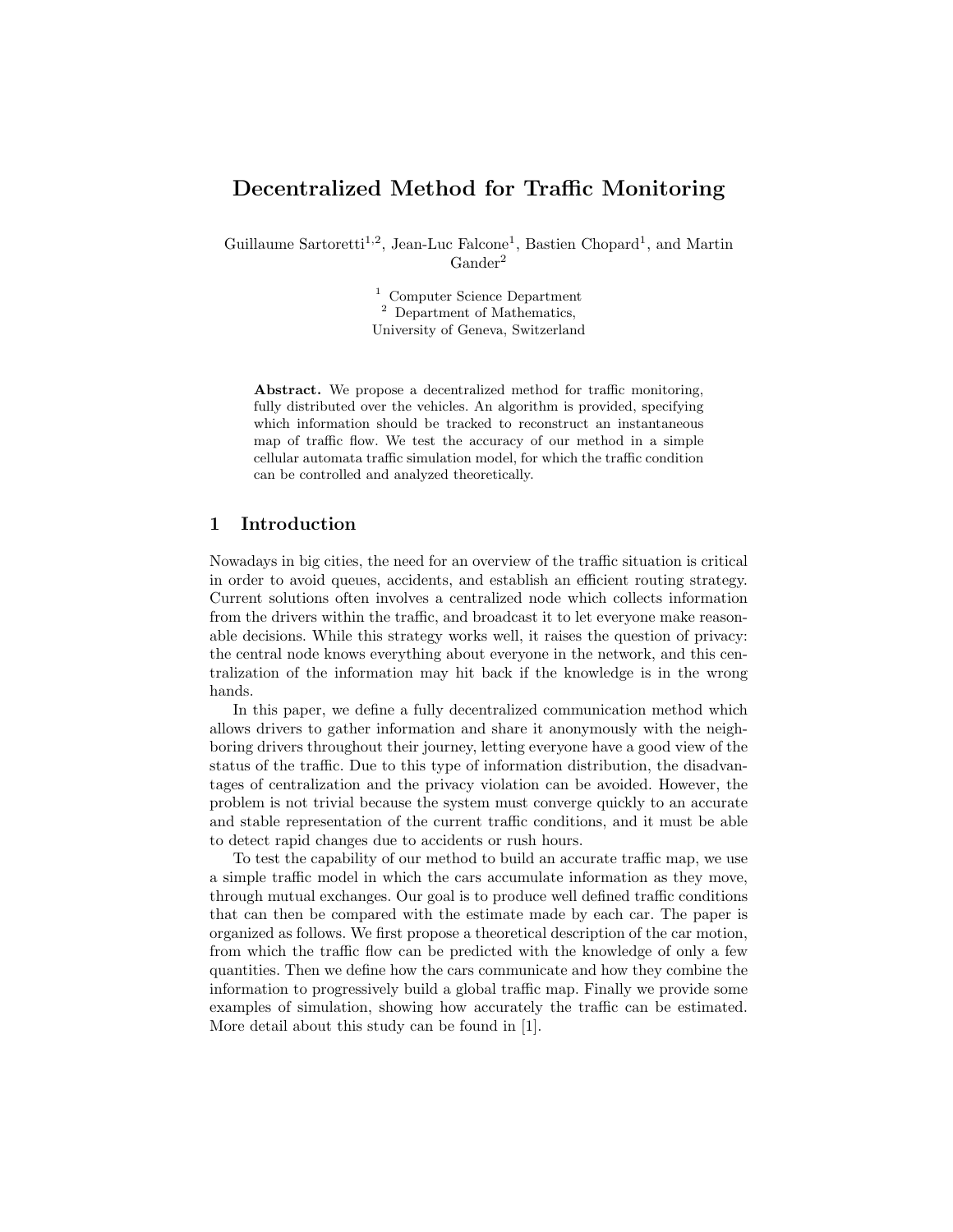# 2 Traffic Model and Theoretical Framework

In order to produce simple traffic conditions suitable to test our communication method, we consider a Cellular Automata (CA) model. This approach has been widely used in traffic simulations, with excellent results (see for instance  $[2-6]$ ).

### 2.1 Basic model

Here we consider several road segments, interconnected through simple junctions. A road segment is a 1D vector of length L, where each component (cell) represents a possible location for a car. Let  $n_i(t)$  be the value of the cell i at time t. We define  $n_i(t) = 1$  if there is a car at location i, at time t. Otherwise, we define  $n_i(t) = 0$ 

Here we use Wolfram's rule 184 [7] to describe the motion of the cars on a road:

$$
n_i(t+1) = n_{i-1}(t)(1 - n_i(t)) + n_i(t)n_{i+1}(t) \qquad \text{for } 1 < i < L \tag{1}
$$

This means that a car moves to the next cell if and only if this next cell is free; otherwise it stays still. Roads are considered as one-way lanes. The two special locations are the beginning and the end of a road. These cells obey other rules that implement the chosen boundary conditions, for instance the junction that interconnects two segments.

Circuits A simple example of interconnection between two roads is the circuit shown in Fig. 1. It is composed of two side by side roads of length  $L_1 = L_2 = L$ . A car reaching the end of one of the roads may cross to the other road with probability  $\pi$  (as if there was a stop sign, or a traffic light), and given that the beginning of the other road is free.

Accordingly, the rule for cells  $1$  and  $L$  can be expressed as

$$
n_1(t+1) = m_L(t) (1 - n_1(t)) \cdot Q(t) + n_1(t) n_2(t)
$$
  
\n
$$
n_L(t+1) = n_{L-1}(t) (1 - n_L(t)) + n_L(t) (1 - m_1(t)) \cdot P(t)
$$



Fig. 1. Diagram of a two-road circuit, with an initial number  $M_1$  and  $M_2$  of car on each road.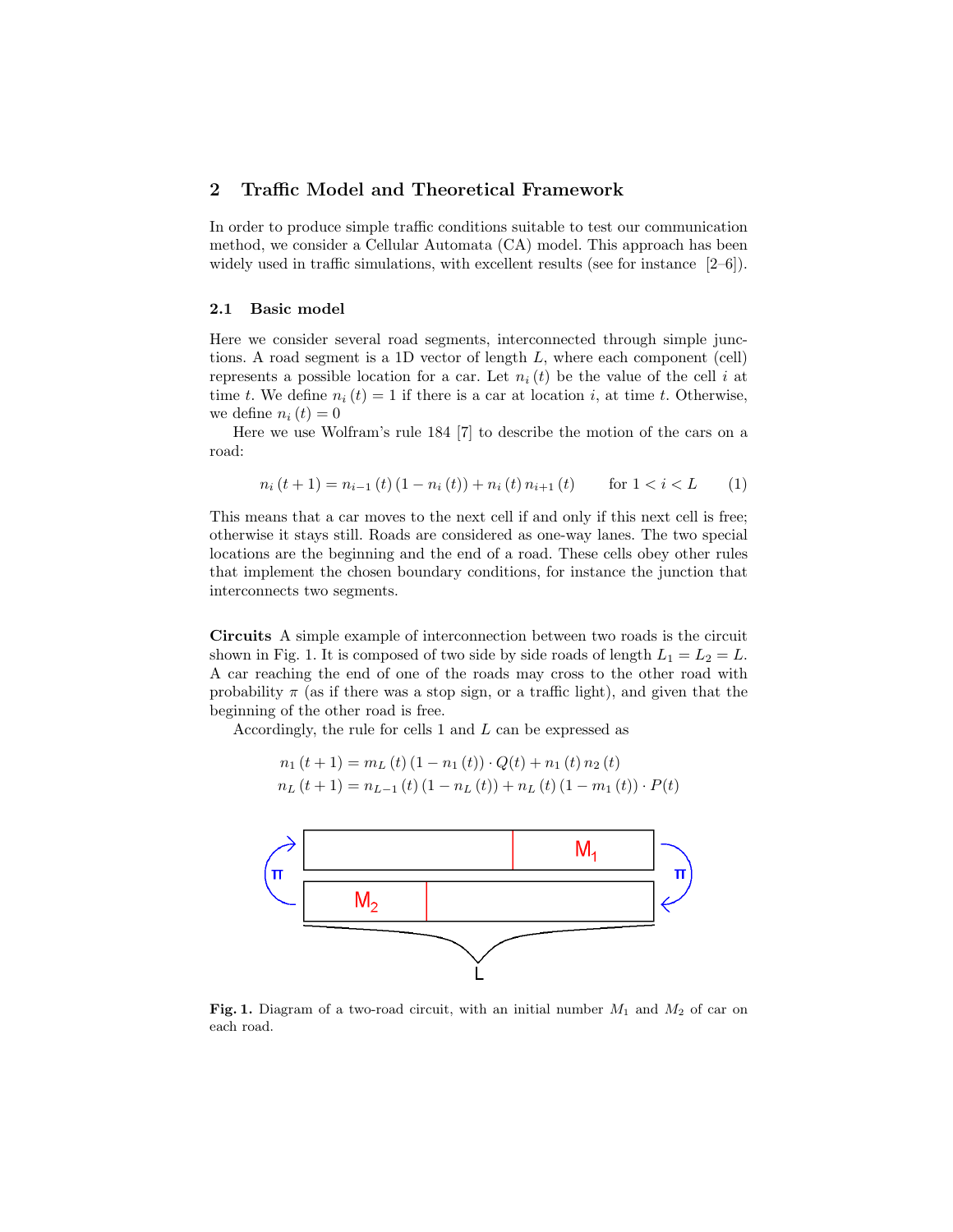

Fig. 2. Fundamental diagram of traffic, showing the flow J according to the density  $\rho$ .

where  $n_i$  and  $m_i$  denote the occupation numbers of the first and second roads, respectively. The quantities  $P(t)$  and  $Q(t)$  are Boolean random variables which are 1 with probability  $\pi$ . The equations for  $m_1$  and  $m_L$  are obtained by symmetry.

Occupation density of a cell On a road segment, the car density  $\rho_i(t)$  on cell *i* is defined as  $\langle n_i (t) \rangle$ , the average of  $n_i$  (over time or space). We can write an evolution equation for  $\rho_i(t)$  by taking the average of eq. (1):

$$
\rho_i(t+1) = \rho_{i-1}(t) - \langle n_{i-1}(t) n_i(t) \rangle + \langle n_i(t) n_{i+1}(t) \rangle.
$$
 (2)

Note that  $\langle n_i (t) n_{i+1} (t) \rangle \neq \rho_i (t) \rho_{i+1} (t)$  in general, because  $n_i (t)$  and  $n_{i+1} (t)$ are highly correlated.

**Fundamental diagram of traffic** The traffic flow  $J(t)$  in a road segment is defined as  $J(t) = \rho(t) v(t)$ , with v the average speed of the cars on that section. In a steady state, the flow obeys the *fundamental diagram of traffic* shown in Fig. 2 (see for instance [2] for a detailed calculation).

This diagram shows that for a given flow  $J_0$ , two different pairs of values  $(\rho^1, v^1)$  and  $(\rho^2, v^2)$  are possible:  $J_0 = \rho^1 v^1 = \rho^2 v^2$ , with the constraints  $\rho^1 < \frac{1}{2} < \rho^2$  and  $\rho^1 + \rho^2 = 1$ .

This means that a road with flow  $J_0$  may be separated into two zones, a lowdensity zone (a free moving zone where the density will be  $\rho^1$ ), and a high-density zone (a queue of cars, where the density will be  $\rho^2$ ).

### 2.2 Theoretical description

Queue length Fig. 3 illustrates the typical density  $\rho_i$  at each cell  $\{1, ..., L\}$ ) of one section of the two-road circuit shown in Fig. 1. This figure shows that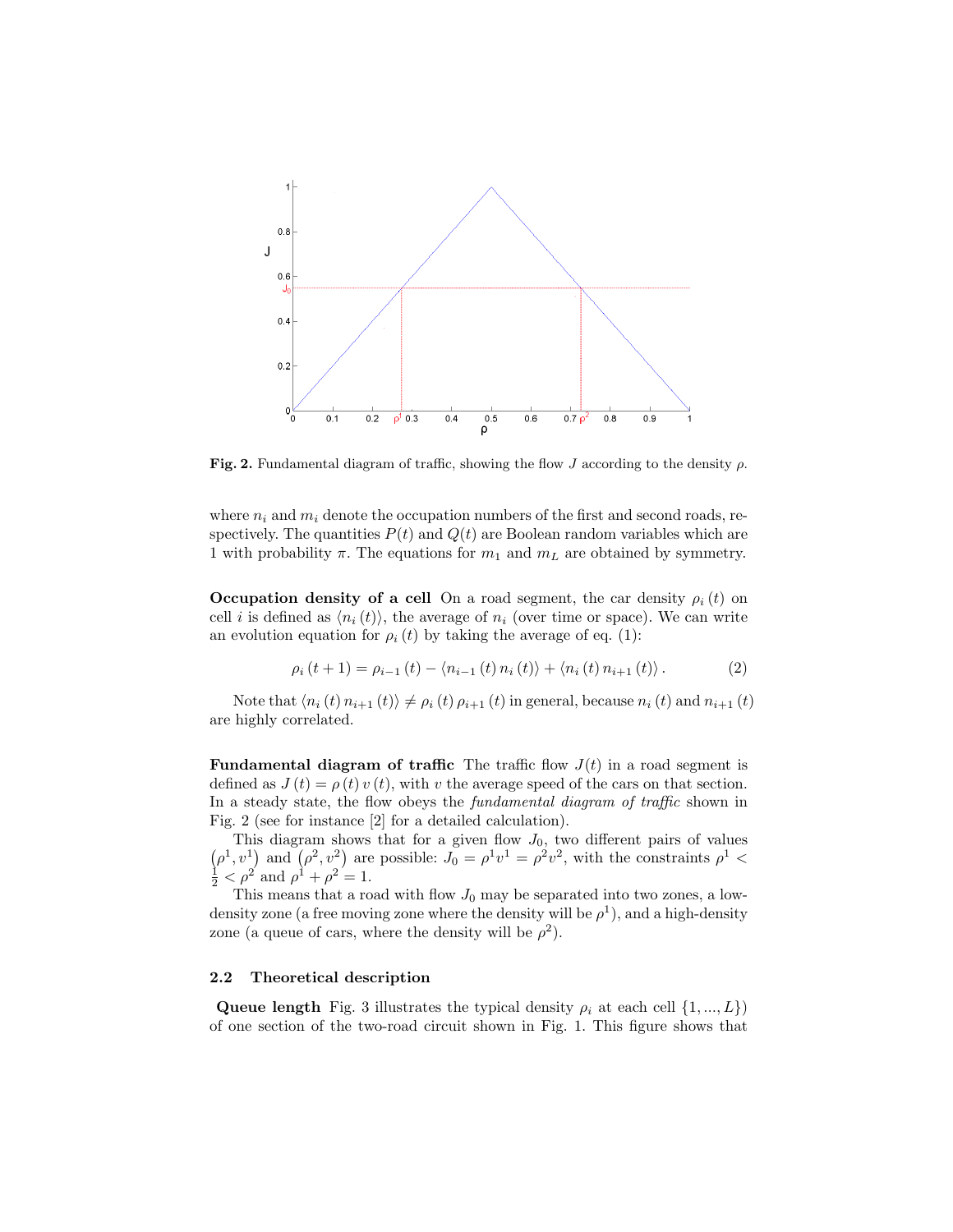

Fig. 3. Density plots for a road of length  $L = 10$ , averaged over 128 successive time iterations at different time of evolution. As we can see, the length of the queue can vary over time.

the queue length varies over time. In this section, we propose an analytical description of this behavior.

In a steady state, we can rewrite eq. (1) as

$$
\rho_i = \rho_{i-1} - \langle n_{i-1} n_i \rangle + \langle n_i n_{i+1} \rangle, \tag{3}
$$

In a steady state, the traffic flow  $J$  is constant. Therefore the density has two possible values p and  $q = 1 - p$ , as discussed above. Let us assume boundary conditions such that  $\rho_1 = p$  and  $\rho_L = q = 1 - p$ , with  $p < \frac{1}{2}$ . Then, eq. (2) is obeyed if

$$
\rho_i = \begin{cases} p \text{ if } i \le k \\ q \text{ if } i > k \end{cases} \qquad \forall k \in \{1, 2, ..., L\}.
$$
 (4)

This condition means that there is a change in the car density at a cell  $k$  along the road. This is interpreted as the presence of a queue that starts at position k.

We can check that eq. (4) obeys eq. (2) by computing the value of  $\langle n_{i-1}n_i \rangle$ and  $\langle n_i n_{i+1} \rangle$ . Let us consider the region where  $i \leq k$ , the low-density region. Since  $\rho < \frac{1}{2}$ , the cases where  $(n_i, n_{i+1}) = (1, 1)$  is impossible in the long run, as there is always enough space to let a free cell between two following cars. In such a case, we can only have  $n_i n_{i+1} = 0$ , so that

$$
\langle n_i n_{i+1} \rangle = 0 \qquad \text{if } \rho_i = p < \frac{1}{2} \tag{5}
$$

In the high-density region,  $i > k$ , where  $\rho_i = q = 1 - p > \frac{1}{2}$ , we cannot have  $(n_i, n_{i+1}) = (0, 0)$  in the long run. The number of cars is too high to allow such configuration, and only the  $(1,0)$ ,  $(0,1)$  and  $(1,1)$  configurations can be observed. Let us denote  $C = L - k$  the number of cells in the region of density q. We define  $c_1 = qC$  the number of cars in this region and  $c_0 = C - c_1$  the number of free cells. Since next to any free cell, there will be a car, there are  $c_0$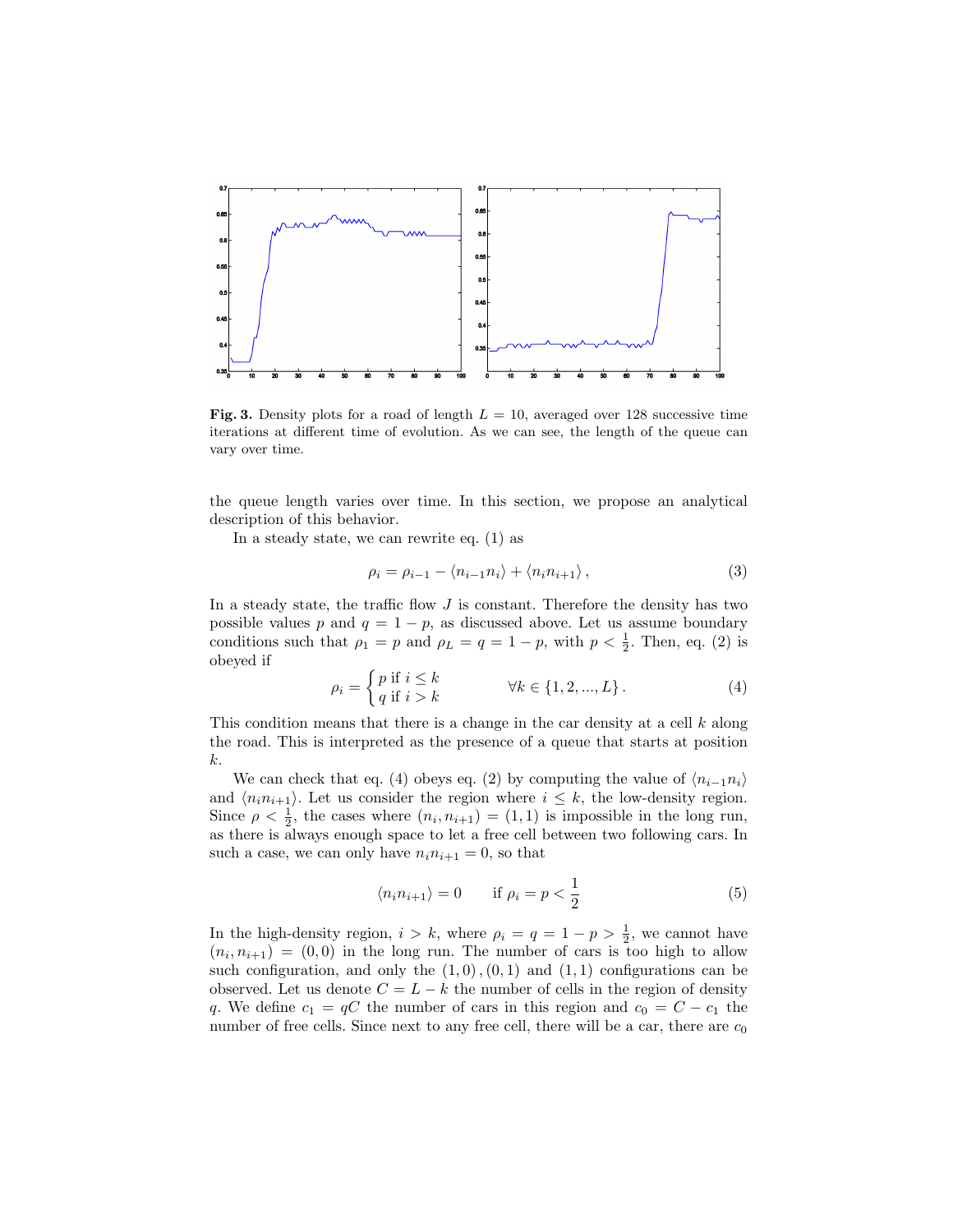times the configuration  $(1,0)$  and  $c_0$  times the  $(0,1)$  The total number of pairs in this region being C, we can write the probability of having the  $(0, 1)$  or  $(1, 0)$ configurations as  $2c_0/C = 2(C - c_1)/C = 2 - 2c_1/C = 2 - 2q$ .

Since there is no  $(0, 0)$  configuration, the probability of the configuration  $(1, 1)$  is  $1 - (2 - 2q) = 2q - 1$ . Thus

$$
\langle n_i n_{i+1} \rangle = 2q - 1 \qquad \text{if } q > \frac{1}{2}.\tag{6}
$$

Finally, for  $i = k$  we can assume that

$$
\langle n_k n_{k+1} \rangle = 0 \tag{7}
$$

This means that at the interface between the two regions, the configuration  $(1, 1)$ is impossible: if this configuration were possible, we should move the break point from k to  $k-1$ , as k would already be in the high-density region. In other word, the cell k at which  $\langle n_k n_{k+1} \rangle$  switches to a non-zero value is defined as the start of the queue. Using eqs. 4,  $(5)$ ,  $(6)$ ,  $(7)$ , it is easy to verify that eq.  $(3)$  is satisfied.

A consequence of this analysis is that the queue can a priori have any length because  $k$  can be any integer between 1 and  $L$ . However, there is a constraint related to the total number of cars. Let  $N$  be the number of car in the upper road of the circuit shown in Fig. 1. Then, we must have  $N = kp + (L-k)q$ . Thus,  $k = (Lq - N)/(q - p)$  and the fluctuation of k are related to the fluctuations of  $N$ . In the two-road circuit,  $N$  is constrained by the maximum number of car  $M_1+M_2$  and the length L of the two road segments: max $(0, M_1+M_2-L) \leq N \leq$  $min(L, M_1 + M_2)$ . As the queue length is a quantity which can potentially vary a lot in our circuit, it is not well suited for testing the capability of our mapping method to estimate the traffic condition. It is better to consider a quantity which is easier to control and which is more stable. A better test is to check whether the cars can accurately estimate the value of  $\pi$ , the probability that a car can cross the last cell of the road.

Traffic flow in the two-road circuit In our circuit, there is a relation between the densities p and  $q = 1 - p$ , and the value of  $\pi$ , the probability of not being stopped. In a steady state, the flow J must be constant all across the system. At the end of each road,  $J$  is given by the probability  $q$  to have a car times the probability that this car is allowed to continue. This assumes that the first cell of the next segment is always free, which is the case as no two cars can successively enter the low density region from the high density region (there must be a free cell between moving cars). Moreover, from the fundamental diagram, the flow in the low density region is equal to  $p$ . Thus

$$
J = q\pi = p = 1 - q,\tag{8}
$$

from which we conclude that  $\pi = p/q$  and  $p = \frac{\pi}{1+\pi} = 1 - q$ .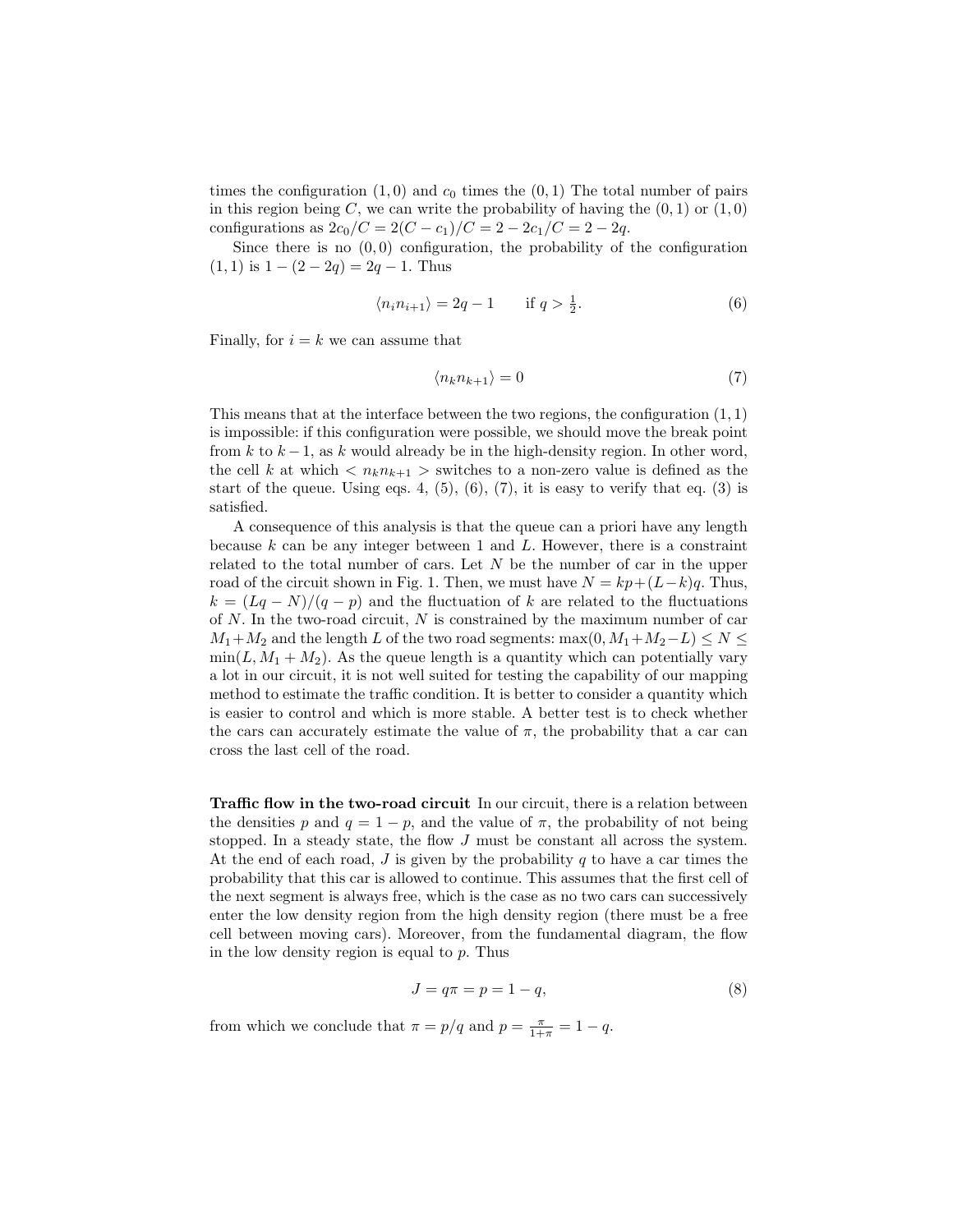# 3 Decentralized flow estimation

We showed in the previous section that for a given flow at steady state, a road is composed of two regions, one with low density  $p$  and the other with high density  $q = 1 - p$ . We have also shown that the flow could be reconstructed when p and  $q$  are known. Thus, we could estimate the flow of each road segment, if we can estimate the values of  $p$  and  $q$ . In this section, we present a way to estimate those quantities by a decentralized exchange of information between neighboring cars.

### 3.1 Global map

We call *global map*, the real traffic map that each car will try to estimate. According to our discussion, we can restrict this map to a few cells in the network, those which are enough to predict the traffic flow in each road segment. Here, the map is composed of the measured densities at each road end,  $\hat{\rho}_2$  and  $\hat{\rho}_{L-1}$ . Those densities are computed as the average occupation of the cell during the last 128 iterations:

$$
\hat{\rho}_i(t) = \frac{1}{128} \sum_{k=t-127}^t n_i(k) \tag{9}
$$

The use of a "sliding time window" (of size 128 in our case) to compute the density of a cell, allows us to forget the remote past and to get a dynamic view at traffic evolutions. The size of 128 was chosen for practical implementation reasons, and provides good results as shown in the next section. If the window size is too small, fluctuations will dominate time-stable structures. If it is too large, temporary (but relevant) structures will become undetectable.

#### 3.2 Local Map

Every car in the model maintains an estimated map of traffic density, termed local map. This map is updated at each iteration by direct observations and communications with other cars. Cars can exchange information with neighboring cars. Here, during a single iteration, each car can communicate with at most with 5 other cars, the leading and trailing ones, and the three cars in the opposite lane.

For a street map with  $N_{\text{road}}$  road segments, the local map  $m_v$  of a car  $v \in$  $\{1, 2, ..., M_1 + M_2\}$  at iteration t is a matrix with 128 rows and 2Nroad columns. The rows correspond to the 128 previous time steps and the columns contain the tracked locations (both ends of each road segment). The elements of the map defined as

$$
m_v(i,j) = \begin{cases} 1 & \text{if a car was recorded by } v \text{ at location } j \text{ at time } t - i + 1 \\ 0 & \text{else.} \end{cases}
$$
 (10)

An estimate of the density of each location can be computed by averaging the corresponding column.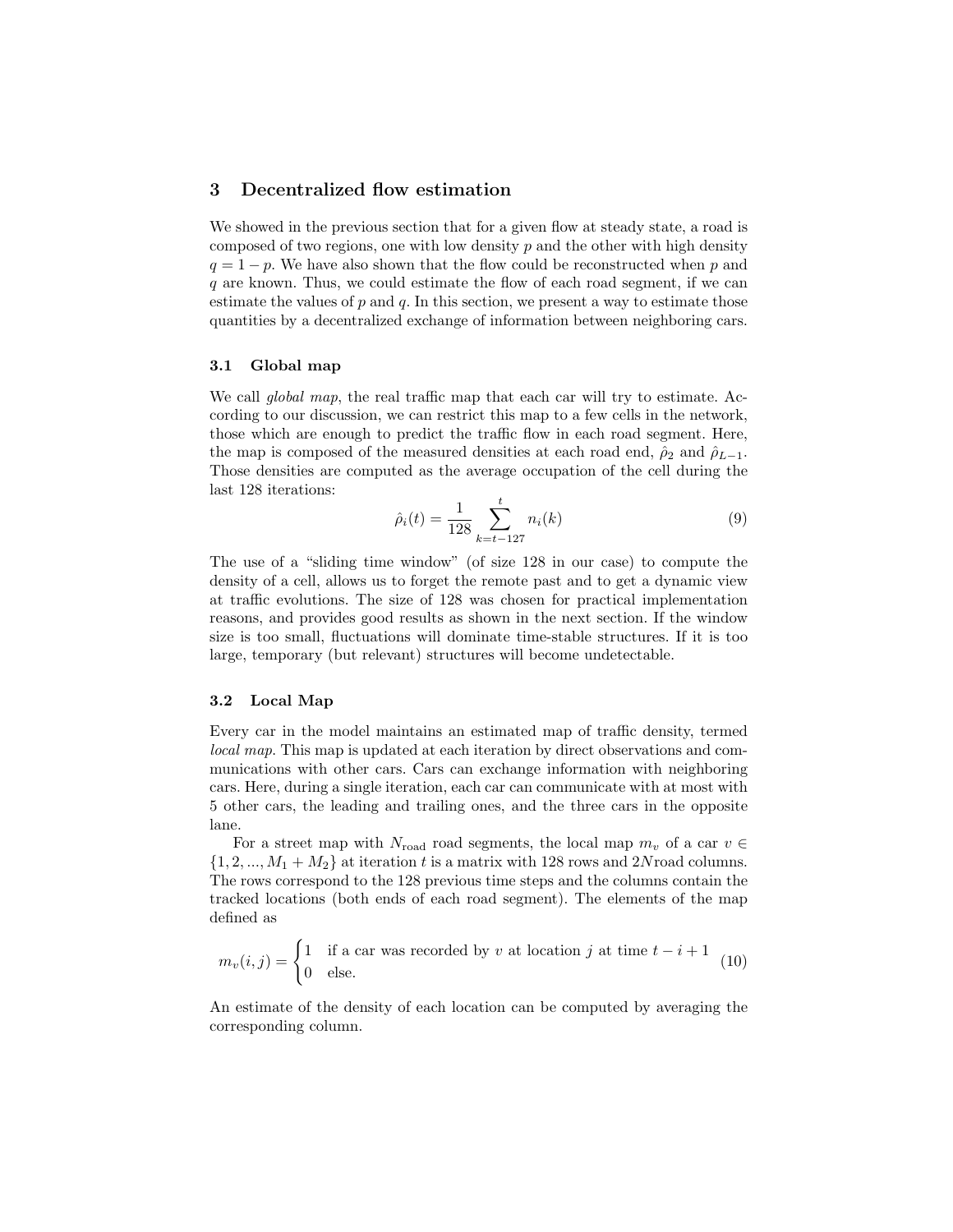Local map update All cars start with a local map filled with zeroes. At each iteration, they update the map according to the following steps: (1) The local map matrix rows are shifted down, eliminating the oldest row. The first row is filled with zeroes. (2) Each car adds 1 to the element of the first row corresponding to its current location, if it is a tracked location ( $i = 2$  or  $i = L-1$ ). (3) Each car sends its map to each neighboring car and receives maps from them, merging the information into its own local map with an element-wise logical **OR**.

It is easy to see that the logical OR of the first 128 lines of the local maps of all the cars in our circuit will produce the global map. Indeed, as all cars only put their own position at each step of the simulation in their local maps, the logical OR of all the local maps will give the occupation of each of the cars in the last 128 iterations. The question is whether our car to car communications will be fast enough to provide an accurate  $OR$  of all the local maps, and thus the global map.

## 4 Simulation Results

We present here some preliminary results demonstrating the capability of our decentralized communication method to build a reliable traffic map. Using the circuit defined in Sec. 2.1, we ran several simulations using road segments with a length of  $L = 60$  cells initialized with  $M_1 = M_2 = 30$  cars per road segment placed in a queue at the end. One car is chosen at random as the reference car. After 12L iterations of traffic update, allowing us to reach a steady state, the cars start updating their local maps and exchanging information as explained above.

In this simulation we study how well the test car can estimate the probability  $\pi = p/q$  (see eq. (8)) that a car is not stopped at the end of a segment. The estimate value  $\hat{\pi}$  is computed as

$$
\hat{\pi}(t) = \frac{\hat{\rho}_2(t)}{\hat{\rho}_{L-1}(t)}\tag{11}
$$

This value is then compared with the value obtained from the global map using the same procedure, as well as the exact value of  $\pi$  used in the simulation. We consider here two situations: (i) a circuit where  $\pi$  is constant in time; (ii) a circuit where the value of  $\pi$  varies suddenly.

#### 4.1 Constant flow

Here we analyze a circuit with  $\pi = 0.2$ , once then a steady flow has settled. In Fig. 4 we compare the value of  $\pi$  computed from the local map of the test car and that computed from the global map. As we can see, the measured values stay around the actual value of  $\pi$  for both cases. Variations, reflecting the intrinsic fluctuations of traffic and the limited lenght of the memory, are visible in both maps, though more pronounced on the local one, due to its incomplete information.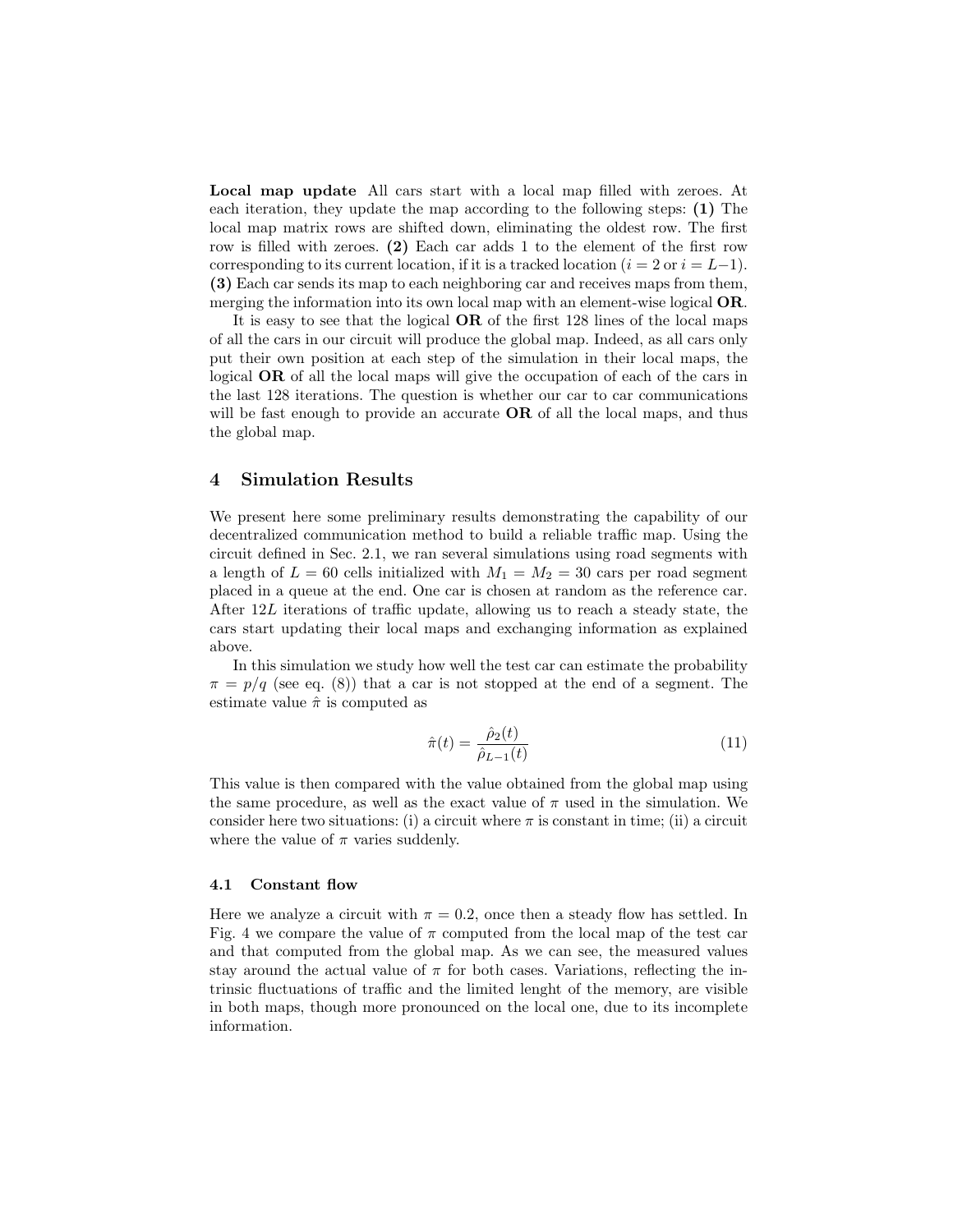

Fig. 4. Estimation of  $\hat{\pi}$  in a circuit with  $\pi = 0.2$ . The solid line corresponds to the local map and the dashed line to the global map. Increasing the memory length from 128 to 1024 would smooth out the variations and give a more accurate prediction of  $\pi$ .

### 4.2 Flow with abrupt transition

In the previous experiment, we have seen than the local map converges rather well to the global map in a steady state. It is also important to see if the system is able to detect in a reasonable time a sudden change in the traffic flow. These changes can arise in real situations, for instance a when a car accident occurs and until the wrecked cars are removed.

To test this situation, we have run a simulation where the value of  $\pi$  starts at 0.9 and then decreases to 0.1 after 1320 iterations. We can see in Fig. 5(a) that the global map responds immediately to the change whereas the local map re-adjust more slowly. It matches the global estimation in about 200 iterations.

We also performed the reverse experiment, i.e. increasing the value of  $\pi$ during simulation. Here  $\pi$  starts at 0.1 and increases abruptly to 0.9 after 1320 iterations. Again, the local map matches the global with a delay of about 200 iterations. Results are shown in Fig. 5(b).

### 5 Discussion

We have proposed a decentralized method allowing the cars traversing a road network to build an estimate of the traffic situation, by exchanging local and anonymous information.

We also showed that, in a simple CA model, the traffic conditions in a simple circuit can be described with only the knowledge of the car densities at the extremities of the road segments. Within this framework, we have tested the capability of the car to predict the global traffic conditions. The method is robust enough to detect flow variations caused by traffic accidents.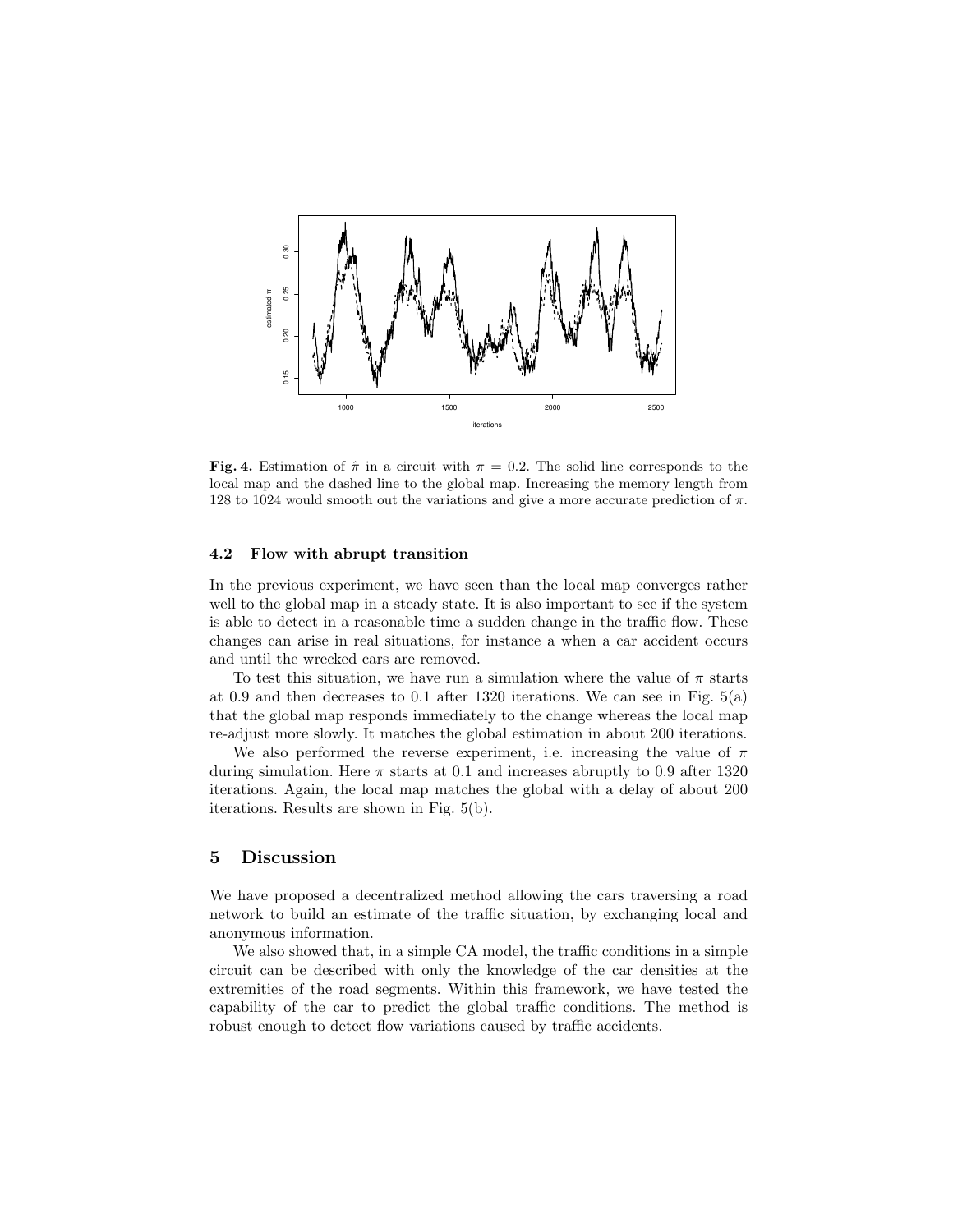

(a) Case with  $\pi = 0.9$  when  $t \le 1320$  and  $pi = 0.1$  for  $t > 1320$ 



(b) Case with  $\pi = 0.1$  when  $t \le 1320$  and  $\pi = 0.9$  for  $t > 1320$ 

Fig. 5. Value of  $\hat{\pi}$  computed from the local map (continuous line) and from the global map (dashed line).